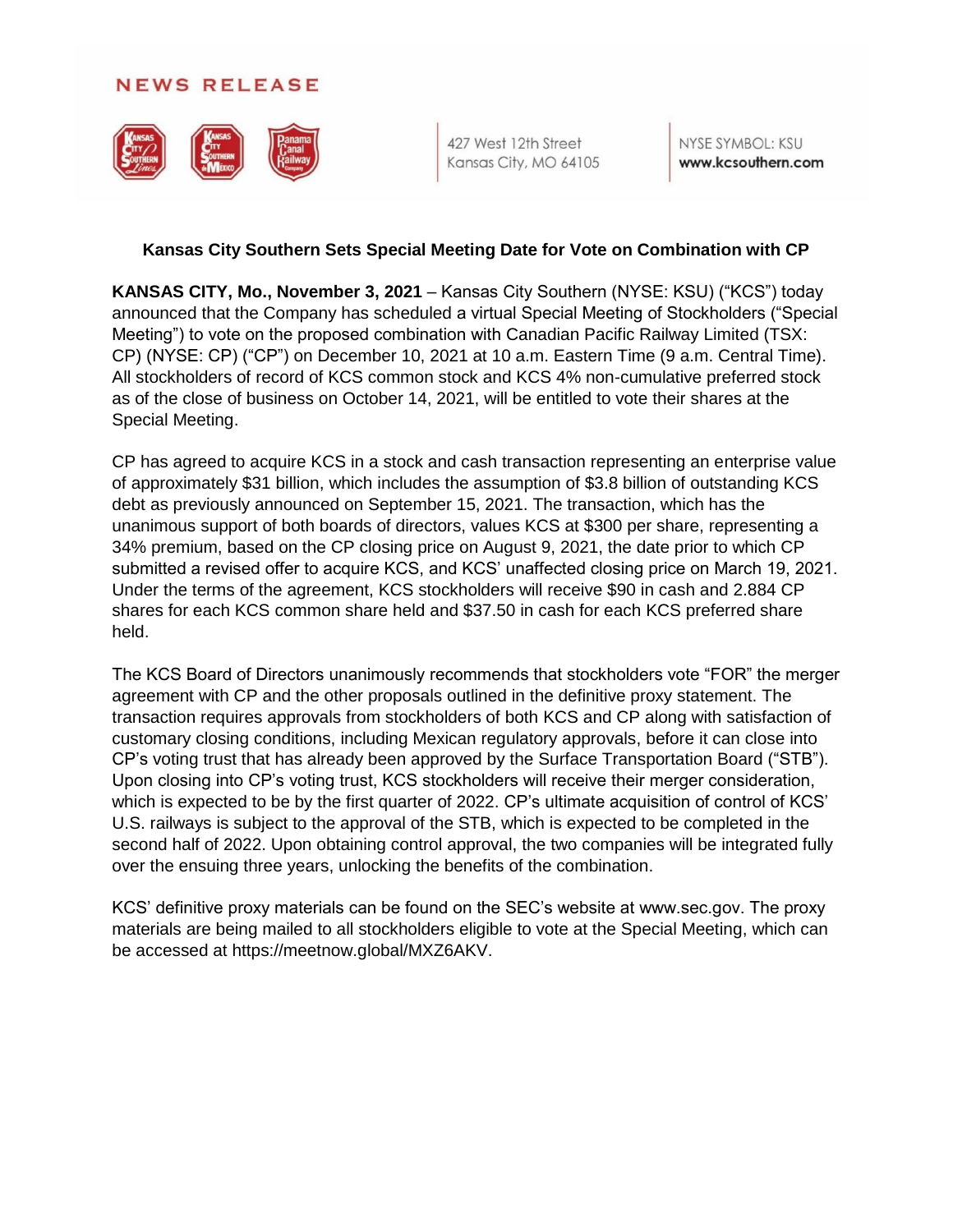KCS stockholders who need assistance or have questions regarding the KCS Special Meeting may contact KCS' proxy solicitor:

| If you have any questions, require assistance with voting your proxy card,<br>or need additional copies of proxy material, please call MacKenzie Partners<br>at the phone numbers listed below. |
|-------------------------------------------------------------------------------------------------------------------------------------------------------------------------------------------------|
| <b>MacKenzie Partners, Inc.</b>                                                                                                                                                                 |
| 1407 Broadway, 27 <sup>th</sup> Floor<br>New York, NY 10018                                                                                                                                     |
| email: KSU@mackenziepartners.com                                                                                                                                                                |
| (212) 929-5500 or (800) 322-2885                                                                                                                                                                |

For more information on CP's combination with KCS, please visit https://futureforfreight.com/.

# **About Kansas City Southern**

Headquartered in Kansas City, Mo., Kansas City Southern (KCS) (NYSE: KSU) is a transportation holding company that has railroad investments in the U.S., Mexico and Panama. Its primary U.S. holding is The Kansas City Southern Railway Company, serving the central and south central U.S. Its international holdings include Kansas City Southern de Mexico, S.A. de C.V., serving northeastern and central Mexico and the port cities of Lázaro Cárdenas, Tampico and Veracruz, and a 50 percent interest in Panama Canal Railway Company, providing oceanto-ocean freight and passenger service along the Panama Canal. KCS' North American rail holdings and strategic alliances with other North American rail partners are primary components of a unique railway system, linking the commercial and industrial centers of the U.S., Mexico and Canada. More information about KCS can be found at www.kcsouthern.com.

### **Forward Looking Statements and Information**

This news release includes certain forward looking statements and forward looking information (collectively, FLI) to provide CP and KCS shareholders and potential investors with information about CP, KCS and their respective subsidiaries and affiliates, including each company's management's respective assessment of CP, KCS and their respective subsidiaries' future plans and operations, which FLI may not be appropriate for other purposes. FLI is typically identified by words such as "anticipate", "expect", "project", "estimate", "forecast", "plan", "intend", "target", "believe", "likely" and similar words suggesting future outcomes or statements regarding an outlook. All statements other than statements of historical fact may be FLI.

Although we believe that the FLI is reasonable based on the information available today and processes used to prepare it, such statements are not guarantees of future performance and you are cautioned against placing undue reliance on FLI. By its nature, FLI involves a variety of assumptions, which are based upon factors that may be difficult to predict and that may involve known and unknown risks and uncertainties and other factors which may cause actual results, levels of activity and achievements to differ materially from those expressed or implied by these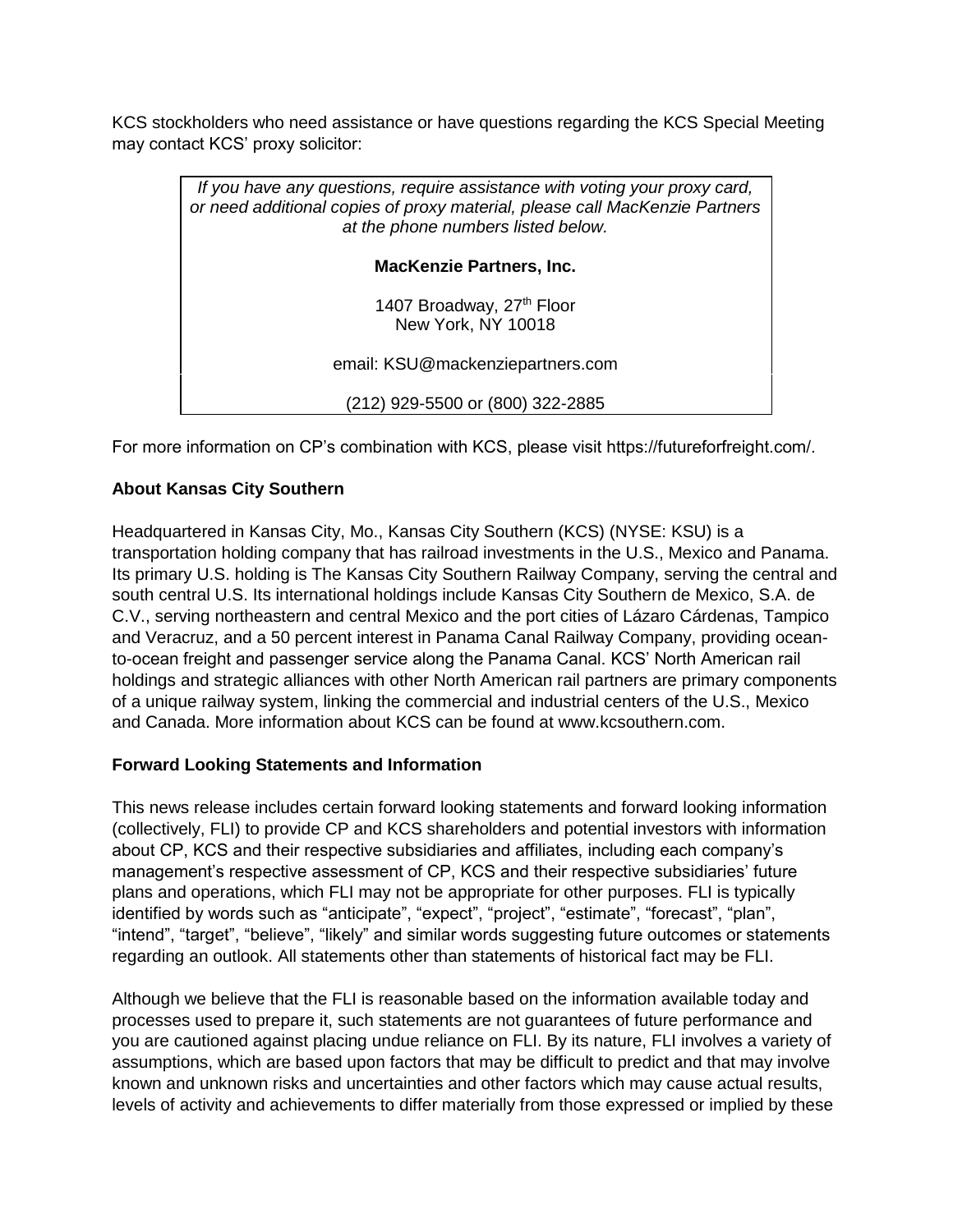FLI, including, but not limited to, the following: the timing and completion of the transaction, including receipt of regulatory and shareholder approvals and the satisfaction of other conditions precedent; interloper risk; the realization of anticipated benefits and synergies of the transaction and the timing thereof; the success of integration plans; the focus of management time and attention on the transaction and other disruptions arising from the transaction; changes in business strategy and strategic opportunities; estimated future dividends; financial strength and flexibility; debt and equity market conditions, including the ability to access capital markets on favourable terms or at all; cost of debt and equity capital; potential changes in the CP share price which may negatively impact the value of consideration offered to KCS shareholders; the ability of management of CP, its subsidiaries and affiliates to execute key priorities, including those in connection with the transaction; general Canadian, U.S., Mexican and global social, economic, political, credit and business conditions; risks associated with agricultural production such as weather conditions and insect populations; the availability and price of energy commodities; the effects of competition and pricing pressures, including competition from other rail carriers, trucking companies and maritime shippers in Canada, the U.S. and Mexico; North American and global economic growth; industry capacity; shifts in market demand; changes in commodity prices and commodity demand; uncertainty surrounding timing and volumes of commodities being shipped; inflation; geopolitical instability; changes in laws, regulations and government policies, including regulation of rates; changes in taxes and tax rates; potential increases in maintenance and operating costs; changes in fuel prices; disruption in fuel supplies; uncertainties of investigations, proceedings or other types of claims and litigation; compliance with environmental regulations; labour disputes; changes in labour costs and labour difficulties; risks and liabilities arising from derailments; transportation of dangerous goods; timing of completion of capital and maintenance projects; sufficiency of budgeted capital expenditures in carrying out business plans; services and infrastructure; the satisfaction by third parties of their obligations; currency and interest rate fluctuations; exchange rates; effects of changes in market conditions and discount rates on the financial position of pension plans and investments; trade restrictions or other changes to international trade arrangements; the effects of current and future multinational trade agreements on the level of trade among Canada, the U.S. and Mexico; climate change and the market and regulatory responses to climate change; ability to achieve commitments and aspirations relating to reducing greenhouse gas emissions and other climate-related objectives; anticipated in-service dates; success of hedging activities; operational performance and reliability; customer, shareholder, regulatory and other stakeholder approvals and support; regulatory and legislative decisions and actions; the adverse impact of any termination or revocation by the Mexican government of Kansas City Southern de Mexico, S.A. de C.V.'s Concession; public opinion; various events that could disrupt operations, including severe weather, such as droughts, floods, avalanches and earthquakes, and cybersecurity attacks, as well as security threats and governmental response to them, and technological changes; acts of terrorism, war or other acts of violence or crime or risk of such activities; insurance coverage limitations; material adverse changes in economic and industry conditions, including the availability of short and long-term financing; and the pandemic created by the outbreak of COVID-19 and its variants, and resulting effects on economic conditions, the demand environment for logistics requirements and energy prices, restrictions imposed by public health authorities or governments, fiscal and monetary policy responses by governments and financial institutions, and disruptions to global supply chains.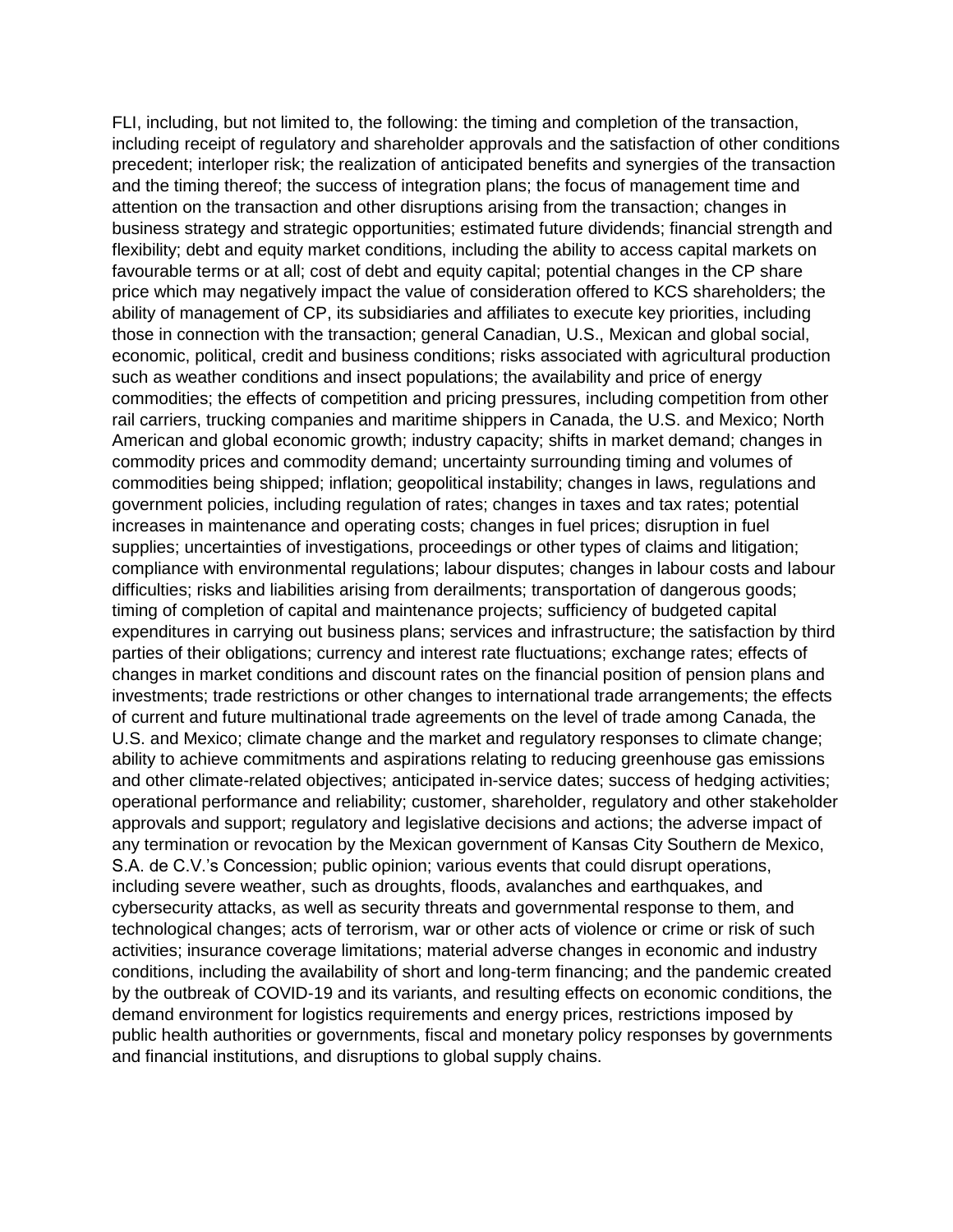We caution that the foregoing list of factors is not exhaustive and is made as of the date hereof. Additional information about these and other assumptions, risks and uncertainties can be found in reports and filings by CP and KCS with Canadian and U.S. securities regulators, including any proxy statement, prospectus, material change report, management information circular or registration statement to be filed in connection with the transaction. Reference should be made to "Risk Factors" and "Management's Discussion and Analysis of Financial Condition and Results of Operations—Forward Looking Statements" in CP's and KCS's annual and interim reports on Form 10-K and 10-Q. Due to the interdependencies and correlation of these factors, as well as other factors, the impact of any one assumption, risk or uncertainty on FLI cannot be determined with certainty.

Except to the extent required by law, we assume no obligation to publicly update or revise any FLI, whether as a result of new information, future events or otherwise. All FLI in this news release is expressly qualified in its entirety by these cautionary statements.

### **Additional Information and Where to Find It**

CP has filed with the U.S. Securities and Exchange Commission (SEC) a registration statement on Form F-4, which includes a proxy statement of KCS that also constitutes a prospectus of CP. The registration statement has been declared effective. CP has filed with the SEC its prospectus and KCS has filed with the SEC its definitive proxy statement in connection with the proposed transaction, and the KCS proxy statement is being sent to the stockholders of KCS seeking their approval of the merger-related proposals. CP will also file a management proxy circular in connection with the transaction with applicable securities regulators in Canada and the management proxy circular will be sent to CP shareholders. INVESTORS, STOCKHOLDERS AND SHAREHOLDERS OF KCS AND CP ARE URGED TO READ THE PROXY STATEMENT/PROSPECTUS AND MANAGEMENT PROXY CIRCULAR, AS APPLICABLE, AND ANY OTHER DOCUMENTS FILED OR TO BE FILED WITH THE SEC OR APPLICABLE SECURITIES REGULATORS IN CANADA IN CONNECTION WITH THE TRANSACTION WHEN THEY BECOME AVAILABLE (INCLUDING ANY AMENDMENTS AND SUPPLEMENTS THERETO), AS THEY CONTAIN AND WILL CONTAIN IMPORTANT INFORMATION ABOUT KCS, CP, THE TRANSACTION AND RELATED MATTERS. The registration statement and proxy statement/prospectus and other documents filed by CP and KCS with the SEC, when filed, will be available free of charge at the SEC's website at www.sec.gov. In addition, investors and shareholders will be able to obtain free copies of the registration statement, proxy statement/prospectus, management proxy circular and other documents which have been or will be filed with the SEC and applicable securities regulators in Canada by CP online at investor.cpr.ca and www.sedar.com, upon written request delivered to CP at 7550 Ogden Dale Road S.E., Calgary, Alberta, T2C 4X9, Attention: Office of the Corporate Secretary, or by calling CP at 1-403-319-7000, and will be able to obtain free copies of the proxy statement/prospectus and other documents filed with the SEC by KCS online at www.investors.kcsouthern.com, upon written request delivered to KCS at 427 West 12th Street, Kansas City, Missouri 64105, Attention: Corporate Secretary, or by calling KCS's Corporate Secretary's Office by telephone at 1-888-800-3690 or by email at corpsec@kcsouthern.com.

You may also read and copy any reports, statements and other information filed by KCS and CP with the SEC at the SEC public reference room at 100 F Street N.E., Room 1580, Washington,